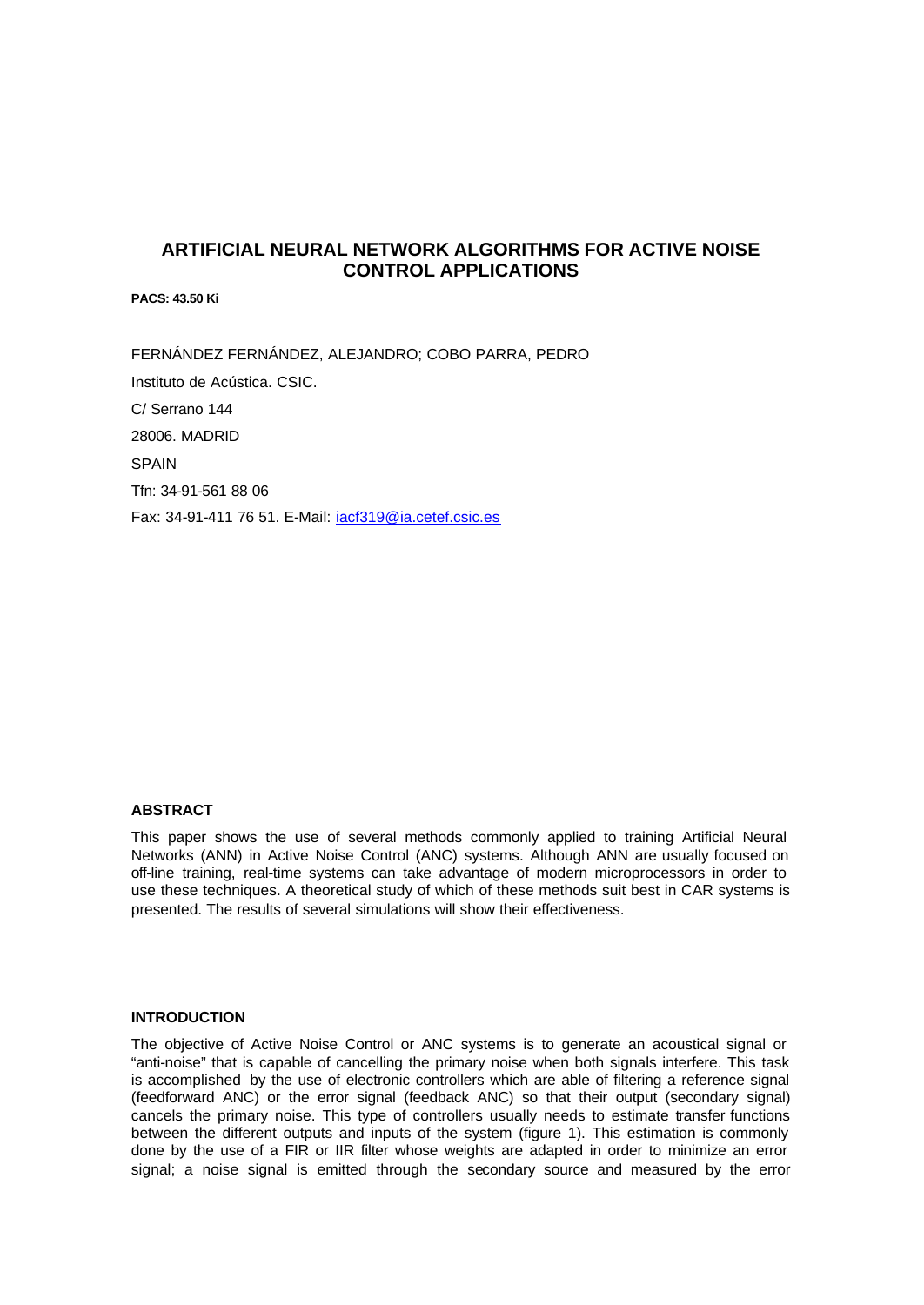microphone. It also feeds the adaptative filter as reference signal. The controller then tries to minimize the sum of the error microphone signal and the output of the filter, normally using an LMS (Least Mean Square) steepest-descent algorithm applied to the instantaneous error.

Although simple and stable, the LMS algorithm and its variations (normalized LMS, leaky LMS, etc.) are slow. The speed of their convergence depends on the step size (μ), as can be seen in the weight actualization equation:

$$
W(k+1) = W(k) + me(k) \cdot X(k)
$$





The maximum value of the step size is a function of the power of the reference signal X and the number of weights (Widrow and Stearns, 1985):

$$
0 < m < \frac{1}{(N+1) \cdot Power(X(n))}
$$

where N is the number of weights. This means that the greater the number of weights, the lower the step size and the convergence speed of the filter. This can be a drawback in applications where the distance between the secondary source and the error microphone is large. In this situation the delay of the acoustical signal is significant, which forces to use a huge number of weights (although many of them tend to zero) and thus, a small step size. Another consequence is the fact that no matter how powerful and fast the hardware becomes, the speed of convergence of this type of controllers will remain unchanged.

# **NEURAL NETWORKS**

A neural network is a mathematical model of biological neural systems. Its main feature is the ability to adapt or *learn* when the network is trained. The individual blocks which form the neural networks are called *neurons* (figure 2). The neuron consists of a linear combiner followed by a nonlinear function (Haykin, 1996). Each input to the neuron is multiplied by a *synaptic weight* (which is the adjustable parameter) and added afterwards with the other weighted inputs. The output of the linear combiner plus an external bias is then fed to the nonlinear function.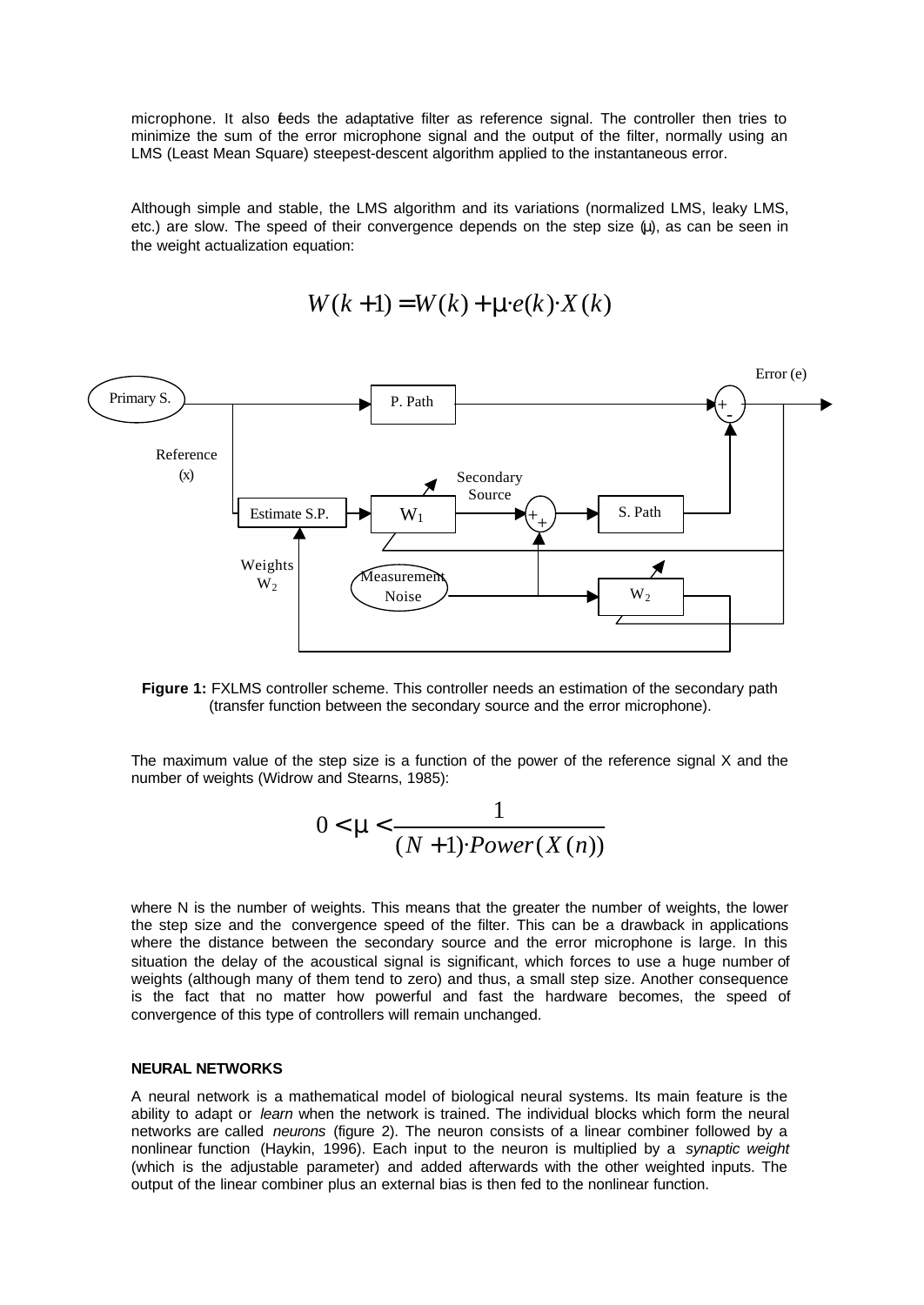

**Figure 2:** Model of a neuron (Haykin, 1996)

The most popular network is the *multilayer perceptron* (MLP). It consists of an *input layer* followed by one or more *hidden layers* whose nodes are neurons like the one described before and an *output layer* that also contains neurons (figure 3).



**Figure 3:** Multilayered perceptron with three inputs, two hidden layers and one output.

Using this terminology, an adaptative FIR filter can be described as a neural network whose inputs are delayed samples of the signal, one linear neuron as output and no hidden layer. To implement an IIR filter the delayed samples of the output of the network should also be included in the inputs.

The training of neural networks is carried out in a similar way to what FXLMS algorithm do. The main difference is that instead of adapting the weights each time a new sample arrives, a significant number of samples are used to calculate the mean square error (FXLMS uses the instantaneous square error). The main advantage of using the mean square error is that faster minimum search methods such as quasi-Newton methods can be utilized (figure 4). These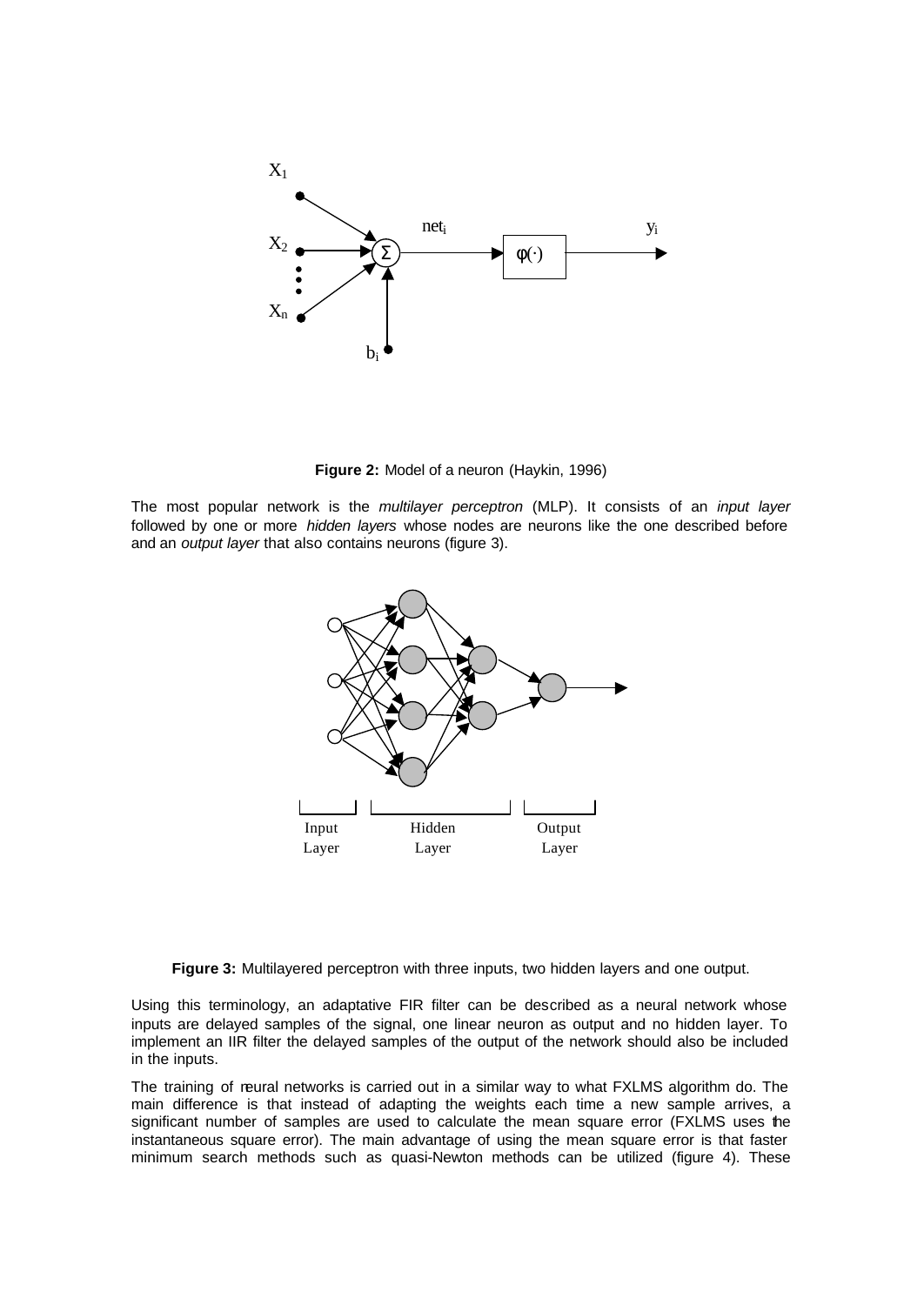methods can not be implemented with the instantaneous square error because they usually do not converge.



**Figure 4:** Minimization process of Rosenbrock's function using an LMS algorithm (in blue) and a quasi-Newton iBFGS (in red). Although chaotic at first, the iBFGS algorithm reaches the minimum in 14 iterations, while it takes 123 with the LMS algorithm.

## **PROPOSED METHOD**

To implement this type of training in real-time system for identifying a transfer function, a buffer is used to store several number of samples of the measurement noise of figure 1. Then this data can be used as training data for the iterative optimization process (the training process is done off-line). A compromise must be met between speed and precision; the more data collected, the better the precision but with the cost of having to spend more time acquiring data. The main advantage of this method versus the LMS is the fact that with the same amount of data, this method takes advantage of the fast convergence of quasi-Newton methods and the iterative process. A limitation is that while acquiring the training data, the system is idle, and it has to spend some time afterwards training the network; however, if the microprocessor controlling the process is fast enough this is done in much less time than what it takes the LMS to converge. In this system, the increase in speed of computer hardware produces lower adapting times.

Figure 5 shows a comparison between this method and normalized LMS. The algorithms have to identify a transfer function which is simply a delay of 75 ms, which corresponds to a distance between the secondary source and the error microphone of 25 m. The sample time is 1 ms, so at least 76 weights are needed. As said before, the maximum step size of the LMS algorithm depends on the number of weights; this makes LMS based algorithms slower when there are significant delays because as the iterations are led by the sampling clock (in this case one every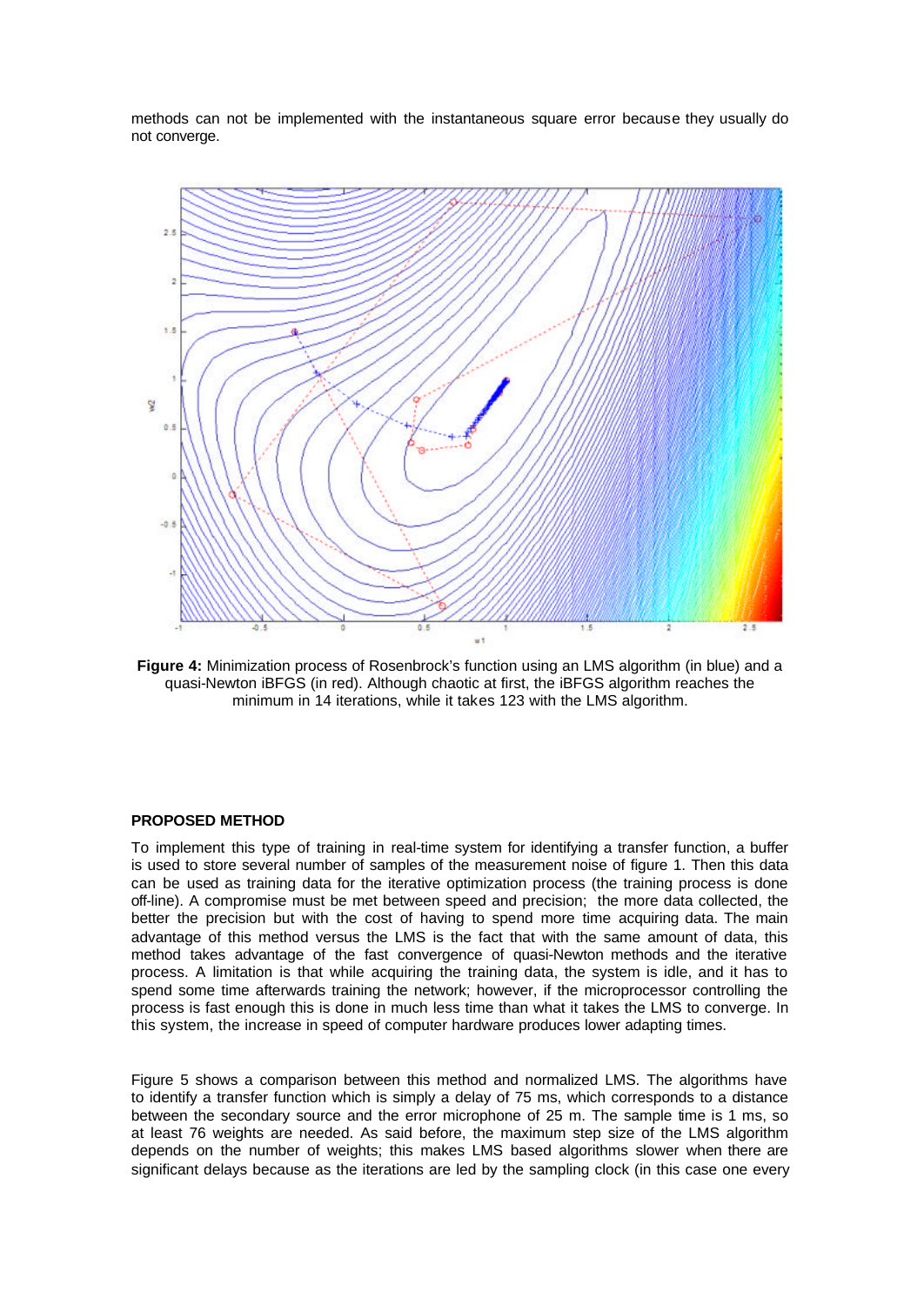millisecond). On the other hand, the off-line training does not have this problem; if we have to use a small step size each iteration can be done in less than one millisecond if the hardware is powerful enough. As can be seen, the normalized LMS algorithm needs almost 5 times more time than off-line training.

A sensitivity test can also be implemented afterwards the off-line training in order to eliminate non significant weights. This will free some resources of the controller and can eliminate part of the residual signal produced by not making these weights zero when they actually are zero. If the system presents nonlinearities, a multilayer perceptron with nonlinear neurons can be used to implement them.



**Figure 5:** Residual signal after applying the proposed method (above) and normalized LMS algorithm (below) in the identification of a transfer function using white noise as input.

# **CONCLUSIONS**

ANC systems commonly use LMS based algorithms for the filter adaptation process. Although multichannel systems can take advantage of this low-computational-cost algorithm, systems with few channels cannot make use of modern powerful microprocessors because an increase in computational speed does not produce smaller adapting times. On the other hand, nonlinear systems cannot be correctly modelled by FIR or IIR filters with variable weights.